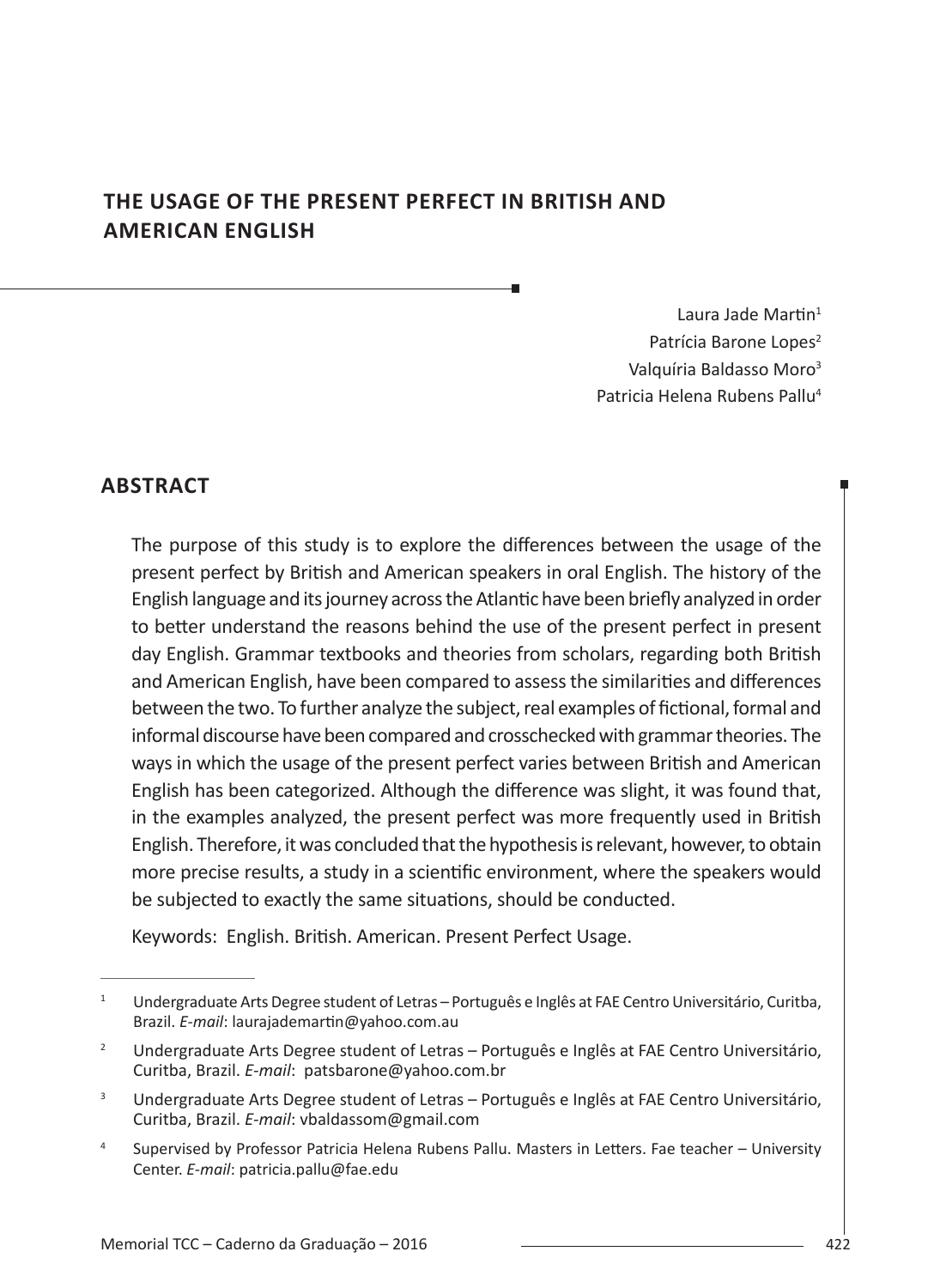#### **INTRODUCTION**

This paper has been elaborated by undergraduate students from the English-Portuguese literature and teaching degree at FAE Centro Universitário in Curitiba, Brazil. The main objective of this study is to explore the differences between the usage of the present perfect by British English (BrE) and American English (AmE) speakers in oral English. To achieve this, four specific objectives have been defined: to provide a brief history of the English language and language evolution in general; to explore the rules behind the usage of the present perfect; to analyze the oral usage of the present perfect and to compare the previous mentioned rules with the oral English analyzed.

 With more and more people learning English as a foreign or second language, the importance of this topic is current and worldwide. This paper is written in English to reach a further number of readers because it is important to be aware of the differences between BrE and AmE whether as language instructors, students or even language enthusiasts. It is also important to understand the possible pragmatic and semantic consequences when opting for certain structures.

The guiding hypothesis behind this study is that BrE and AmE use the present perfect differently especially in oral English. It is of general understanding that these two types of English differ and it is assumed that Americans tend to opt for the past simple in many situations where Brits would use the present perfect. To prove this hypothesis, this paper is separated into six main topics with subtopics.

Firstly, language evolution and the question of how language is passed from one generation to another is approached going back to the roots of human communication, with just sounds, to the evolved symbols then to syntax and, lastly, to the more complex structures. This topic briefly explains the scientific interest of trying to understand how these languages started and when they began to diverge.

Secondly, to better understand the general difference between BrE and AmE, a concise history of the English Language, up to modern English, is provided. More specifically, at what time the present perfect appeared in Britain, how it evolved within the territory and then its journey to the United States of America are traced.

Thirdly, the grammatical aspect is explored through various subtopics: tense and aspect are explained and differentiated; the different forms and pronunciation are explained and the function and current rules behind the usage of the present perfect are provided. Since the terminology to define the different situations in which the present perfect should be used is extremely varied, several sources have been analyzed. By using renowned grammar books, text books, sites and comments from grammarians,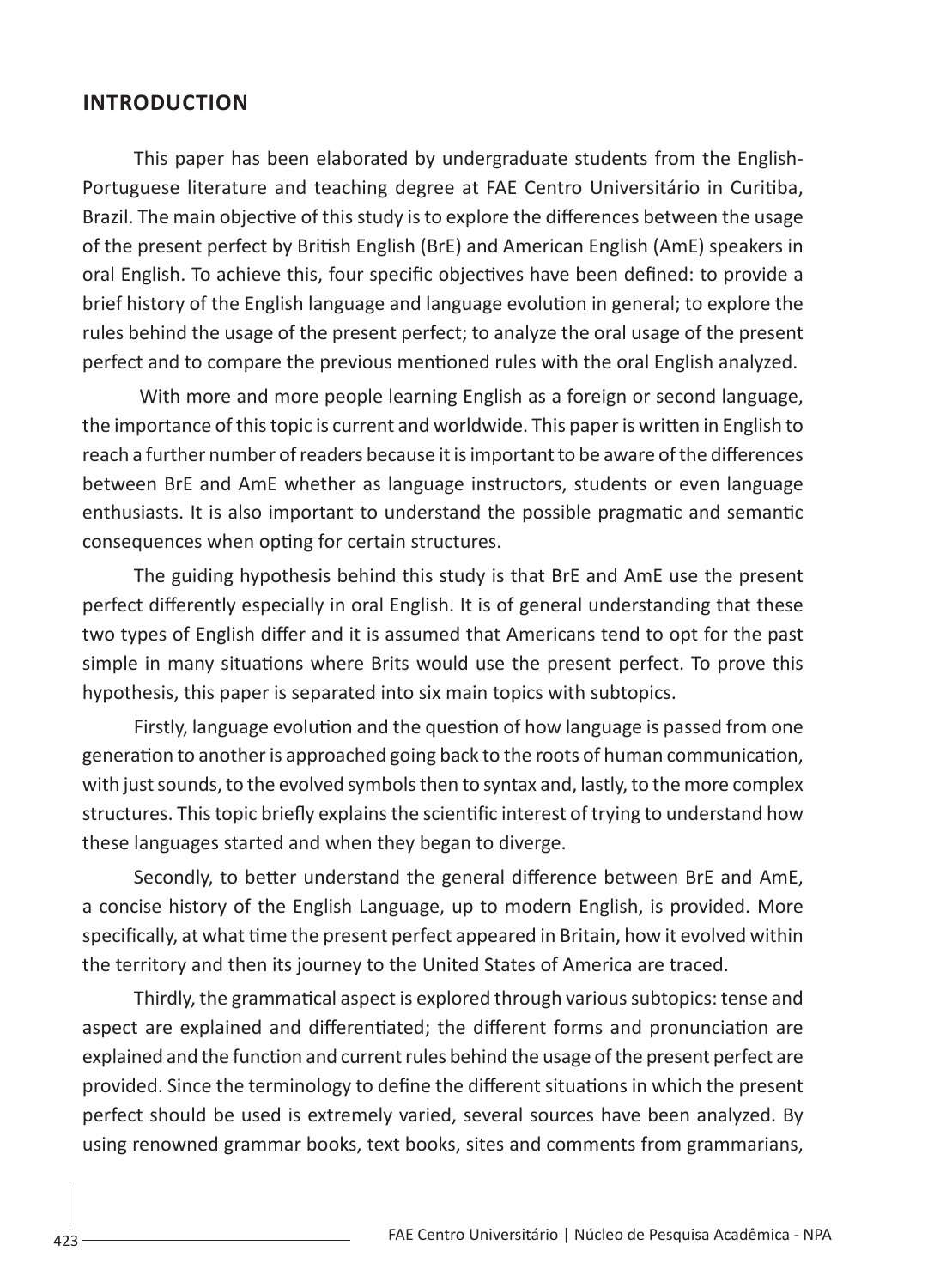from both BrE and AmE, an ampler view of the different situations in which the present perfect should be used is presented. To further specify the different situations in which the present perfect should be used, four categories have been delimited according to LEECH (1987).

Fourthly, a corpus study from American and British native speakers is presented. In this section, for a thorough study, three different genres will be analyzed to present different oral situations. Those being: constructed English, informal conversation and formal discourse. The fictional BBC TV series "Episodes" provides constructed English with both British and American actors and characters. The script approaches the cultural and language differences between the nations and their dialogues will be examined to observe the usage of present perfect by all characters.

The talk shows "Ellen DeGeneres" and "The Jonathan Ross Show", hosted by an American woman and a British man respectively, present informal conversations with other native English speakers from both the United States of America and the U.K. These transcripts will be analyzed, highlighting the differences and similarities between the present perfect usages from all speakers when in a casual and lighthearted surrounding.

To present formal discourse, news from BBC and CNN radio will be analyzed to also highlight the present perfect usage or lack thereof. These programs, besides the use of formal English, also guarantee the mention of recent events which is one of the four categories of the present perfect usage.

In succession, the findings of the present perfect usage in oral English by American and British speakers will be categorized into the four categories as understood by Leech (1987) which are: state up to the present; indefinite past; habit-in-a-period-leading-upto-the-present and resultative past. This will clearly illustrate in which situations the usage merges or diverges by BrE and AmE speakers.

Finally, the results of the analysis will be exposed and the conclusion as to whether the hypothesis that BrE and AmE speakers use the present perfect differently, especially in oral English, will be disclosed. This study hopes to immediately shed light on the usage of the present perfect and to invite language professionals and students to reflect upon the importance of its usage and to question its significance in the classroom.

## **1 LANGUAGE EVOLUTION**

Despite our understanding of the world, how it works and all the cognitive neuroscience development, we still know very little about languages, where they came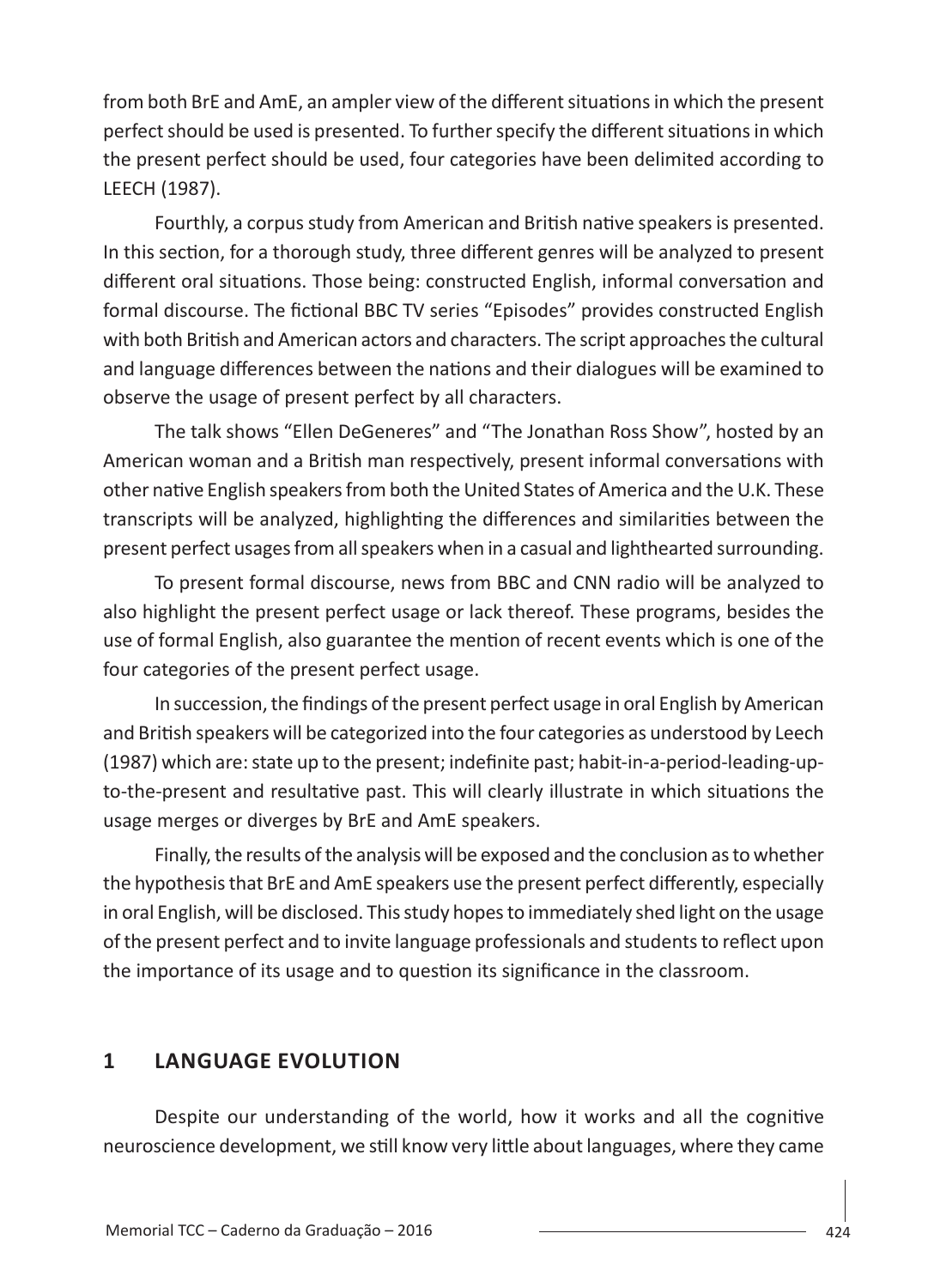from, how we acquire them and how they develop. Kirby explains that "to some it may be a surprise that, despite rapid advances in many areas of science, we still know relatively little about the origins and evolution of this peculiarly human trait" (KIRBY, 2003, p. 18). To fully understand the evolution of languages it is necessary to gather efforts from different disciplines, as cited below:

> [...] this is an interdisciplinary game, played by biologists, neurologists, anthropologists, archaeologists, computer scientists, philosophers, and more—as well as, or maybe I should say a good deal more than, by linguists (BICKERTON, 2005, p.1).

The study of language evolution has been an issue since 1859, when Charles Darwin published his book "The Origin of Species", and different theorists started their research on the subject. We must understand how our brains and minds work; how language is structured and what is used for; how early language and modern language differ from each other and from other communication systems (KIRBY, 2003, p.18).

At that time, there were so many contradictions that the "Société de Linguistique de Paris" felt compelled to impose a ban on all discussions on the origins and evolution of language (KIRBY, 2003, p. 18). This ban forbade any type of research or scientific discourse for more than a century and the studies only took place decades after. Kirby explains that "the scientific interest in language evolution was rekindled with the conference on 'Origins and Evolution of Language and Speech', sponsored by New York Academy of Sciences in 1975" (KIRBY, 2003, p. 19). However, it gained strength only in the twentieth century, but was still a "far too vast and complex (and vague) concept for anyone to say anything sensible about it" (BICKERTON, 2005, p. 1).

Hypotheses assume that communication between humans started just with sounds and evolved to symbols then syntax and, lastly, the structures started to get more complex. As explained by Bickerton, it is hard to see how any developments in the sound system would have selected for more words and longer sentences, and equally hard to see what, in the absence of more than things to say, would have selected for more advanced phonology (BICKERTON, 2005, p.3).

Research has been done on BrE and AmE to try to understand how these languages started and when they began to diverge. There are theories to state when the language started to diverge between these two countries, but "the historical details are not completely clear or adequate, and we shall probably never have sufficient data to solve some continuing disputes, not to mention the permanent critical lack of data from preliterate periods" (PAGLIUCA, 1994, p. 15).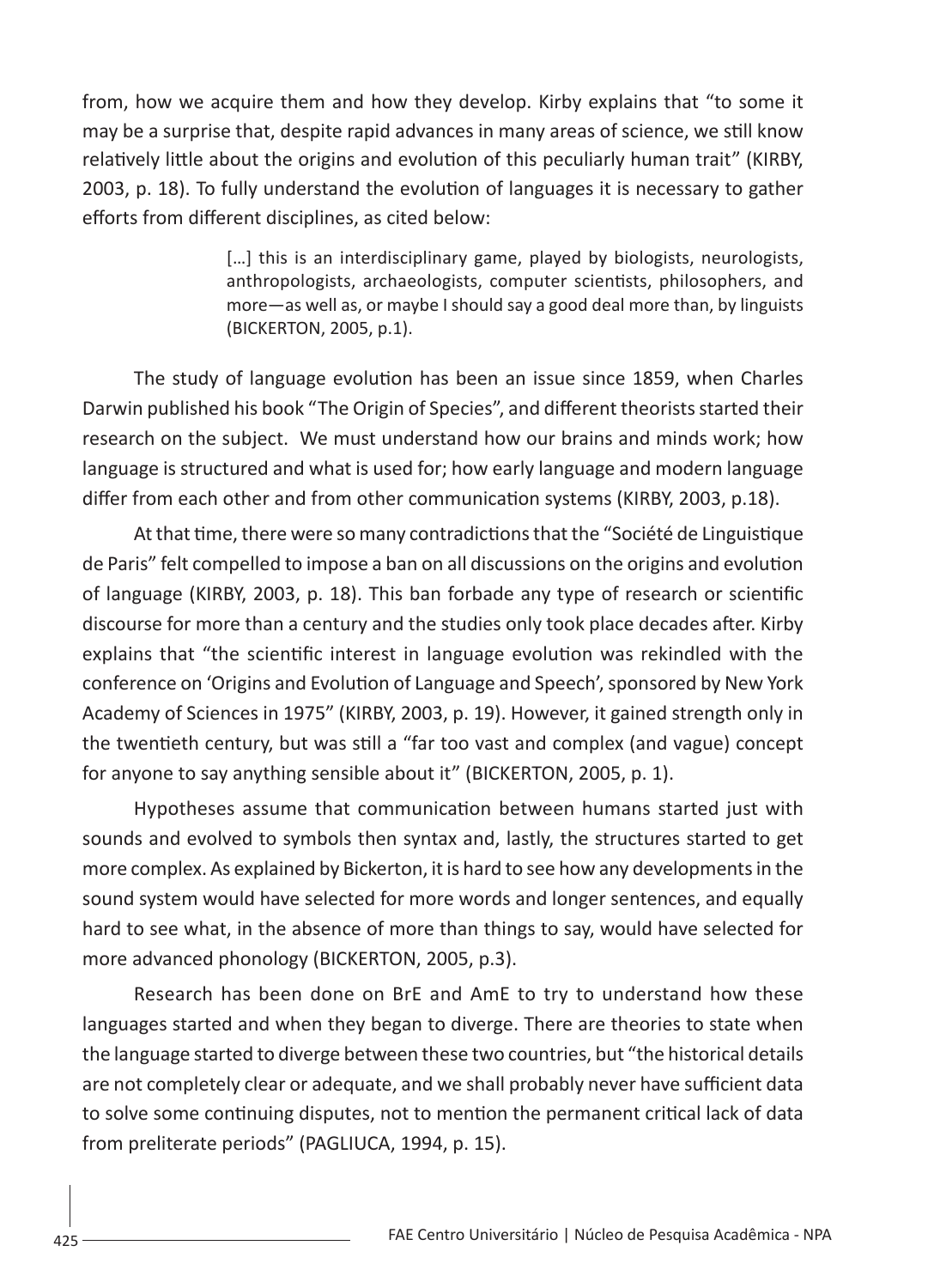As it is known, British usage of present perfect is effective, making the acquisition of the present perfect by English-speaking children by social interaction. The findings of Cromer (1968) and Nussbaum and Narremore (1975) indicate that the form does not achieve significant use in American children until about age 5. In Britain, however, Fletcher (1981) and Gathercole (1986) report frequent use by 3-year-olds, and I will report data from British 2-year-olds (PAGLIUCA, 1994, p.120).

Furthermore, "the present perfect is first used, by both child and mother, with telic verbs in contexts where the completion of one action provides the grounds for a subsequent action" (PAGLIUCA, 1994, p.122). Pagliuca explains that the expressions chosen by the speaker to express their feelings is a pragmatic factor. Presuming grammatical choice is influenced by the environment, it can be inferred that "when the child hears the same verb in two grammatical frames, both referring to a past state with resultant consequences, he or she has no recourse but to try to differentiate the forms on discourse pragmatic grounds" (PAGLIUCA, 1994, p.122).

The distinction between simple past (SP) and present perfect (PP) is a fairly recent development in English. Since the distinction was not clear-cut in British English (BrE) when the first settlers arrived in America, its scarcity in American English (AmE) has been interpreted as an aspect of colonial lag. Data from late Modern English indicate that this is not really the case. The long-range, corpus-based study by Elsness (1997) shows that the PP increases over time but starts decreasing again from the second half of the eighteenth century. This development is led by AmE, but the decrease starts from a higher level than in BrE (HUNDT, SMITH, 2000, p.45)

Although British grammarians have shown their dislike against the use of past simple instead of present perfect, researches diverge when it comes to language evolution, some corpus studies have shown a decrease in the usage of present perfect but others would say the opposite. As explained by Hundt and Smith, "we find comments pointing in the opposite direction: reports of the PP being combined with temporal adverbials that clearly indicate past time reference" (HUNDT, SMITH, 2000, p.46), but Elsness (2009, p.242), points at a regional difference, namely that the decline is slowing down in AmE and that BrE is approaching the level of AmE. In other words, the two national varieties appear to be converging in their usage of the present perfect.

### **2 GRAMMAR**

As established, the English language has many variations, which range from meaning to form, from one continent to another. British and American English diverge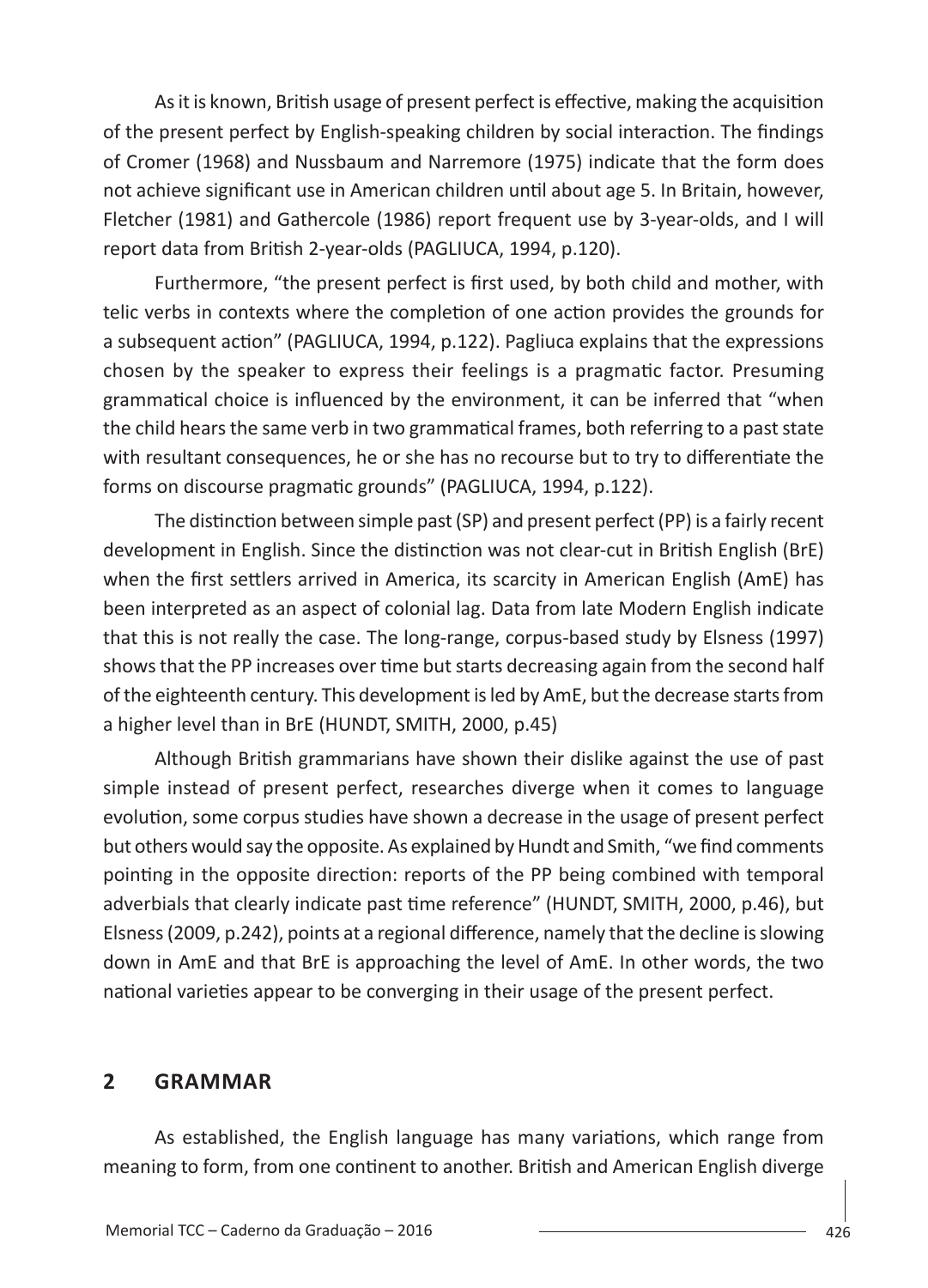in many ways with one of the great grammatical differences being the use of the present perfect. Despite being used in both AmE and BrE, the present perfect is considered to be less used by Americans than their British counterparts.

According to Sabine Iatridou´s account of the 1990 Hornstein study, both the present perfect and the past tense express temporal precedence, but in different ways. The past simple expresses it between the speech time and the reference time and the present perfect expresses it between the event time and the reference time (IATRIDOU, 2003, p.154).

Adverbial classes are another difference between the present perfect and the past simple tense. According to Iatridou, there are compatible and non-compatible adverbs, for example "yesterday cannot go with the present perfect, but can go with the past simple, just like since can go with the present perfect but cannot go with the past simple" (IATRIDOU, 2003, p.154) and there are still adverbs that can go with both such as already.

According to Michael Lewis in his book The English Verb an Exploration of Structure and Meaning the present perfect talks about past time looked at from the point "now". "The most important thing to understand about the present perfect or present retrospective is that it is a present form. It is always essentially grounded at the point "now", the moment of speaking" (LEWIS, 1986, p.76).

The terminology to define the different situations in which the present perfect should be used is as varied as the books that provide it. Geoffery N. Leech, in his book Meaning and the English Verb, explains that describing the present perfect as "past with present relevance" or "past involving the present" may hold a great deal of truth, however it is too vague. He differentiates the use into four categories to which this study has numerated and will use as a base reference.

## 2.1 CATEGORY 1 – STATE UP TO THE PRESENT

The first situation is to describe the state up to the present for which Leech brings three examples: "I've lived in this neighborhood since I was a kid (and this is where I'm living now). We've known each other for years. That house has been empty for ages" (LEECH, 1987, p. 43). He describes the verbs in these examples as "state verbs" which are of an undefined time-span and thus, the state to which they refer could possibly continue into the future. Leech mentions briefly that the past tense would be acceptable in AmE only in the first example, in the others it would change the meaning making the periods complete and pertaining only to the past. He offers another example, this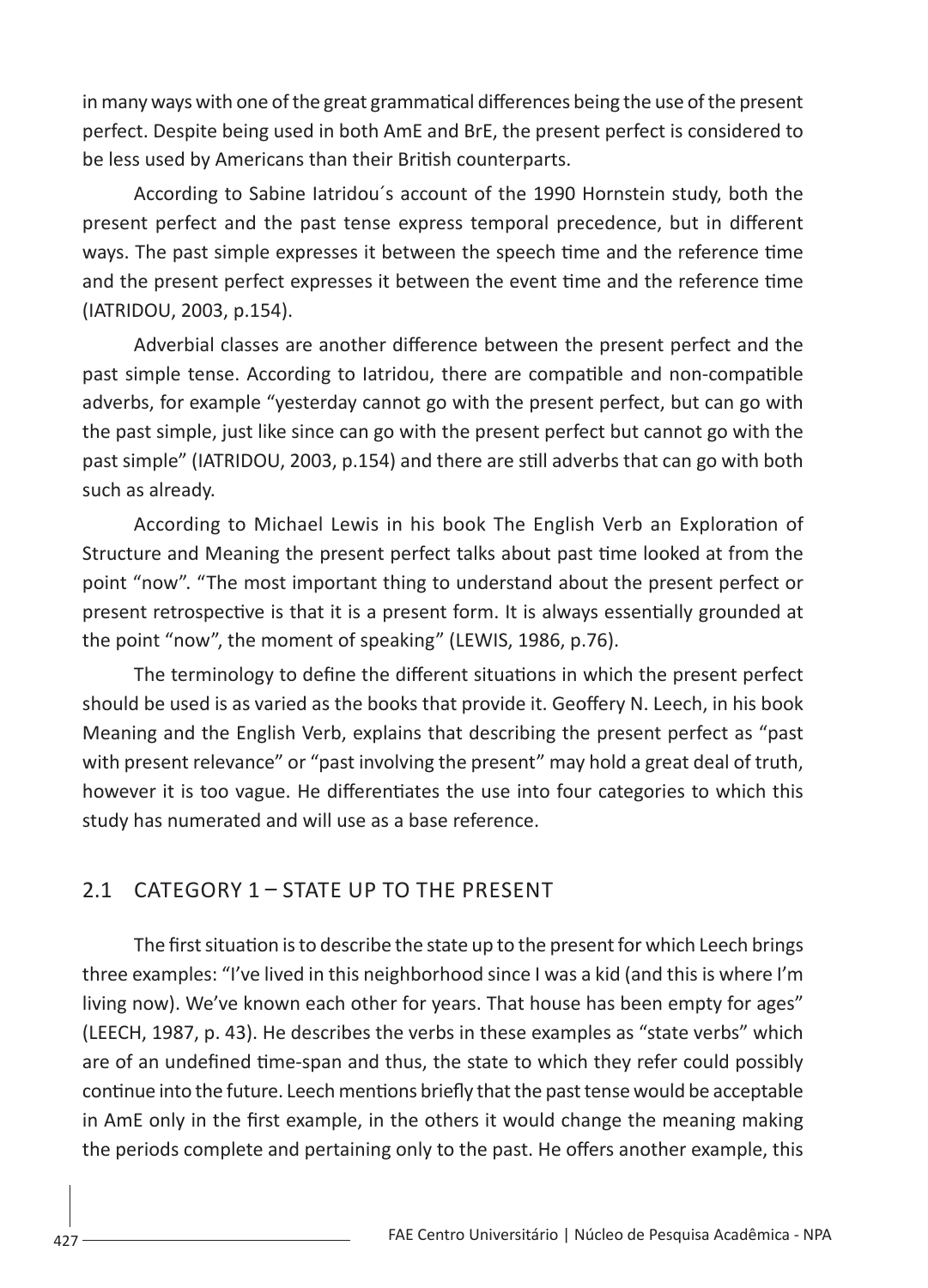time with an absence of an adverbial of duration. In "we have lived in London" it can be deduced that this doesn't actually indicate a state, despite the verb "live", but shows a "completed happening in the indefinite past" which brings us to the second category.

## 2.2 CATEGORY 2 – INDEFINITE PAST

Leech describes this function as referring to "some indefinite happening (or happenings in the past)" or more clearly as "at least once before now" (LEECH, 1987, p.44). The examples offered are: "Have you been to Brazil? He's a man who has experienced suffering. I've known love, but not true love. All my family have had injections against measles" (LEECH, 1987, p.44). The indefinite meaning (not knowing when nor specifically how many times) is often reinforced adverbially, especially by ever, never or before. It is possible, in this category to mention the number of events adverbially "I've been to America three times", however if an adverbial of time is used to specify the exact moment of the happening the present perfect becomes inappropriate and is normally replaced by the simple past. For example, instead of "I've been to America last summer" the past simple "I went to America last summer". Leech highlights that the indefinite past meaning of the present perfect rarely occurs without adverbial reinforcement, but when it does, "the auxiliary tends to be stressed and the whole clause tends to imply some kind of reservation". As in "I have eaten lobster (... but I can't say I enjoyed it)". Or in "I have played tennis (…but not very often)" (LEECH, 1987, p.44).

Here, a sub-category of the indefinite past is introduced as "recent indefinite past". This indicates the proximity of a past event and is usually used with adverbs such as just, already, recently and yet. Leech mentions that omitting adverbs such as recently and just scarcely change the meaning as they are used to emphasize the "nearness" of the event as in "Have you seen my car keys (recently)?" He mentions a variation between BrE and AmE here:

> In AmE, the recent indefinite past is frequently expressed by the Simple Past Tense: Did your sister phone yet? (which would be unusual for a British speaker in the context). But the Present Perfect is also used here in AmE – and British speakers show signs of beginning to follow the American use of the Simple Past (LEECH, 1987, p.45).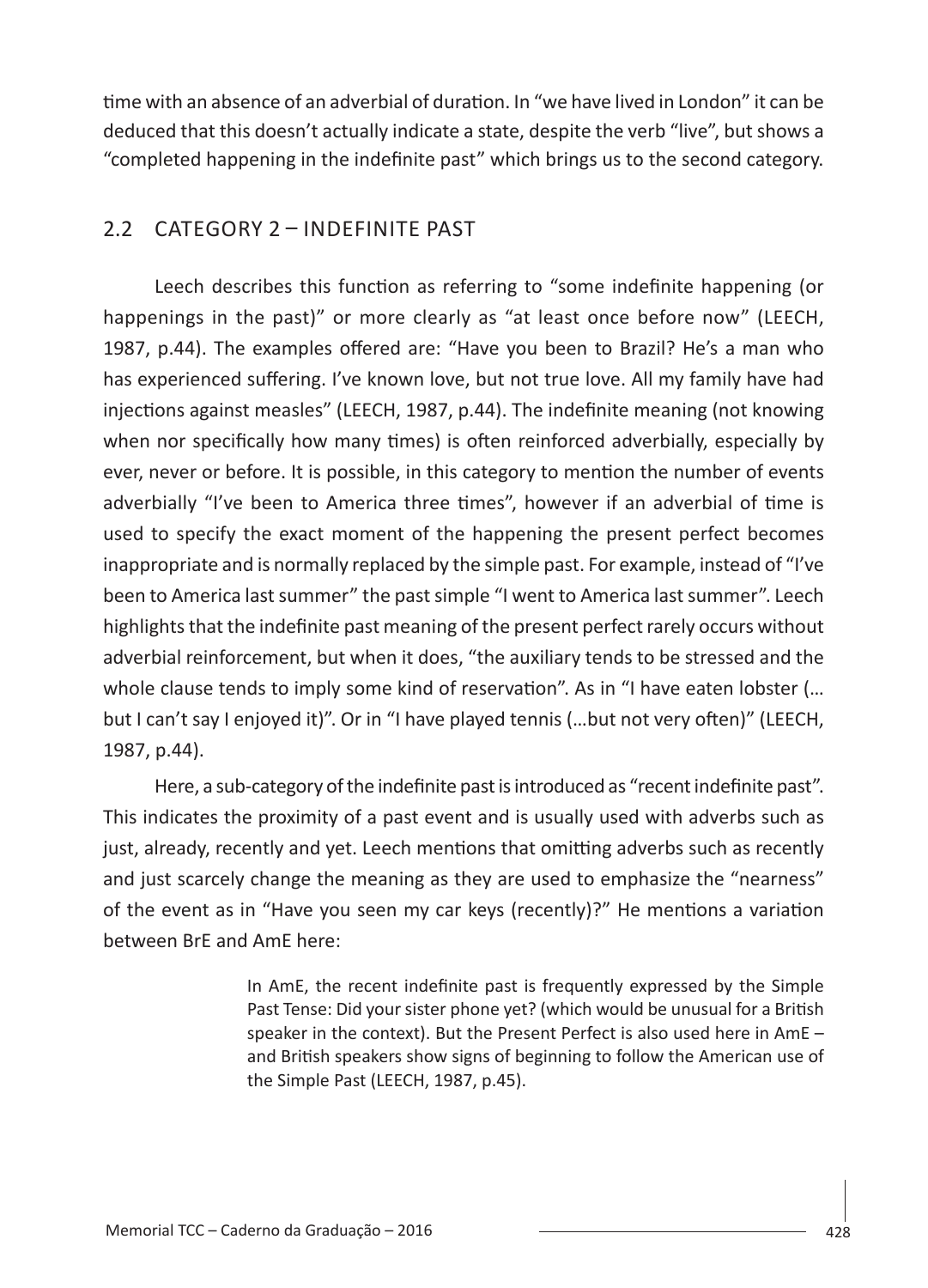#### 2.3 CATEGORY 3 – HABIT-IN-A-PERIOD-LEADING-UP-TO-THE-PRESENT

In this category Leech refers to a habit as being a state consisting of repeated events. As in the "state up to present" category, this habit may continue through the present into the future. In this category "even verbs" are used to illustrate the habit. The examples given here are: "Mr. Phipps has sung in this choir for fifty years. I've always walked to work. The news has been broadcast at 10 o'clock for as long as I can remember" (LEECH, 1987, p. 45). An adverbial of duration is usually necessary, otherwise the sentence could fall under indefinite past as in "Mr. Phipps has sung in this choir."

### 2.4 CATEGORY 4 - RESULTATIVE PAST

In this category the present perfect is used to refer to the result of a past event that is operative at the present. The resultant state is usually implied and often it is necessary to understand the context to be able to deduce the meaning. In the following examples (LEECH, 1987, p.46) the implication is shown in brackets.

> "The taxi has arrived." (We can go.) "She has been given a camera." (Now she can take photos.) "I've recovered from my illness." (Now I'm well again.) "Someone has broken her doll." (The doll is now broken.) "I've had a shower." (I'm clean now.) "He's cut his hand with a knife." (The cut is still there, i.e. has not yet healed.)

It is particularly important to highlight the difference between the usages of gone and been in this category. There are two perfect forms of the verb go: have gone and have been. The difference in meaning between them is that the first is resultative, indicating transition into a current state of absence, whereas the second is indefinite past (or habitual). He has gone to America implies he is still there; He has been to America implies that he has since returned (or at least that he has since left America (LEECH, 1987, p. 46).

### 2.5 CATEGORIES BY OTHER AUTHORS

Due to the complexity of the present perfect, other grammar books of both AmE and BrE have been compared with Leech's categories and the following has been observed. "Close-up", an AmE course book published by CENGAGE, presents the present perfect under Leech's categories one, two and four and expands slightly.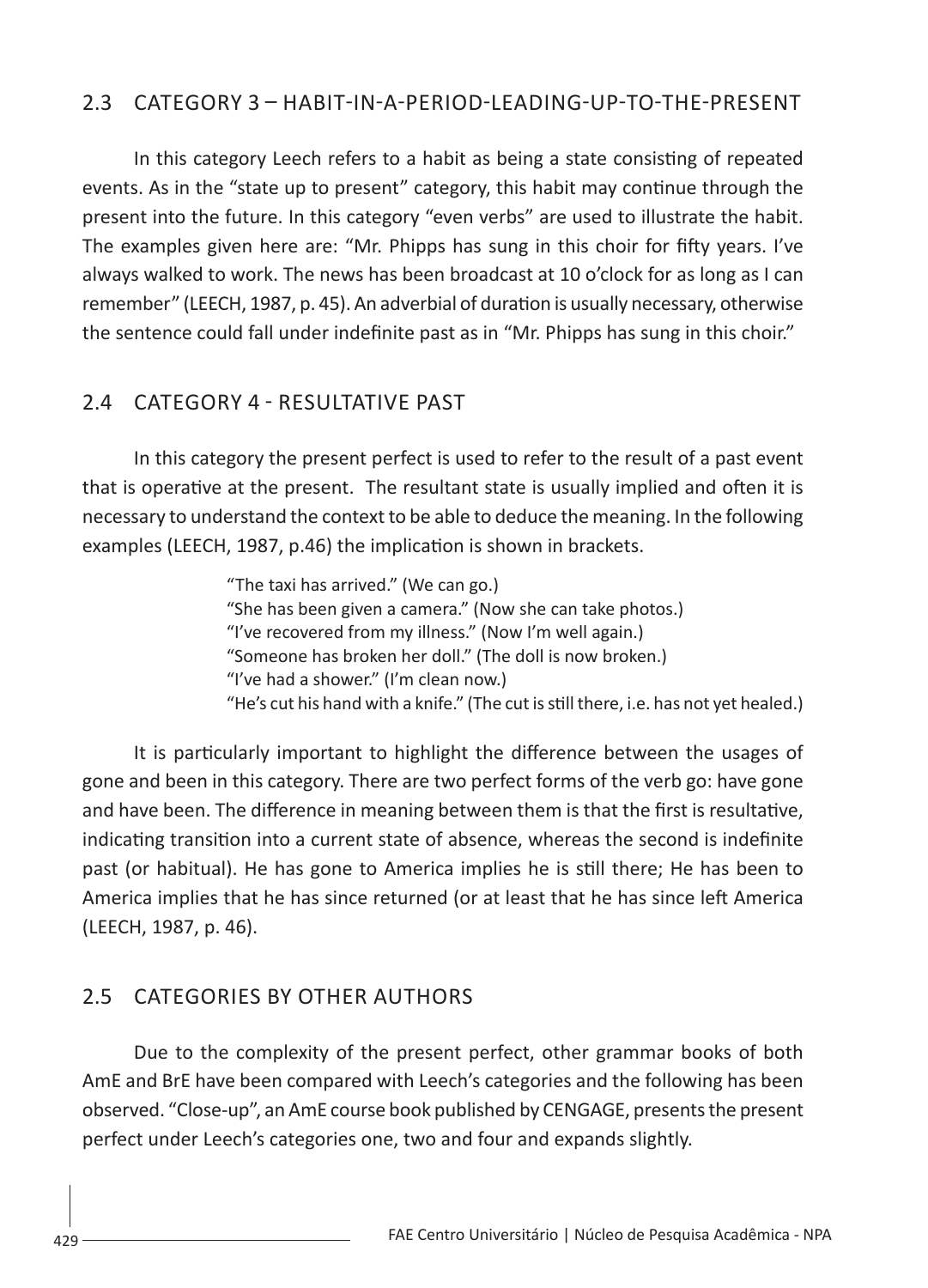We use the present perfect simple for something that started in the past and has continued until now, something that happened in the past, but we don´t know or don´t say exactly when, something that happened in the past and has a result that affects the present, actions that have just finished, experiences and achievements. Time expressions that are often used with the present perfect are: already, ever, for, for ages, just, never, once, recently, since, so far, twice, three times, until now, yet, etc. (HEALAN, 2012, p.163).

Mary Ellen Muñoz Page, provides her readers of "English as a Second Language" with Leech's categories one, two and three. When you use the present perfect, you deal with now (up to this moment) as the deadline and the action has or has not already taken place. The present perfect is used for the following. An action that took place at some indefinite time in the past, an action that happened more than once in the past and an action that began sometime in the past and continues up to this moment (PAGE, 2010, p. 209).

Oxford's New English File, a BrE course book, presents all four of Leech's categories. Explaining the present perfect as being used in the following ways.

To talk about past experience when you don't say exactly when something has happened; with already, just and yet; with superlatives and the first, second, last time; for finished actions (no time is specified) which are connected in some way with the present; with how long and for/since (with non-action verbs) to say that something that started in the past is still true now and when we say/ask how much we have done or how often we have done something until now (OXENDEN, 2008, p.132).

The Cambridge dictionary website description of the present perfect falls under Leech's categories one and two, informing that the present perfect is used to show things that have happened in a period of time up to now and also in unspecific time sentences. "I have never been to Australia" and "Have I already asked you that?" are the examples given.

The site also brings to light some differences between BrE and AmE, highlighting that despite many of the differences being with vocabulary, pronunciation and spelling, there are some differences in the way grammar is used with fewer differences in writing than in speaking. The Cambridge website states that the "present perfect is less common in AmE than in BrE. AmE speakers often use the past simple in situations where BrE speakers use the present perfect, especially with words such as already and yet" (CAMBRIDGE, 2015).

It is explained that the example of the BrE usage of the present perfect in unspecific times such as in the example would retreat to the past simple tense in AmE "Did I already ask you that?" Also the BrE "Have they picked the golf team yet?" would be more common as "Did they pick the golf team yet?" in AmE.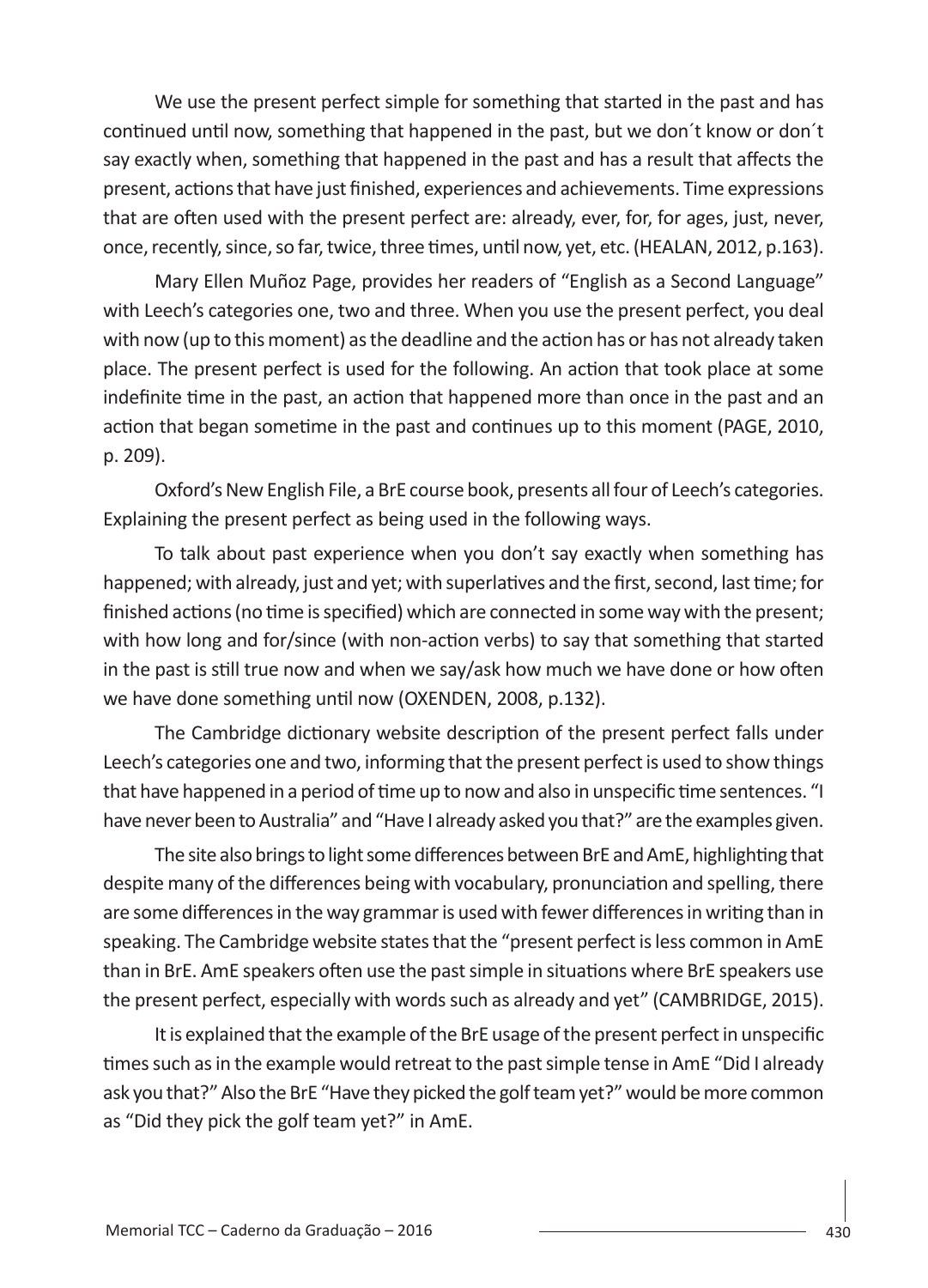#### **3 ANALYSES**

This section is composed of a corpus study of American and British native speakers. For a thorough study, three different oral genres have been analyzed; constructed English, informal conversation and formal discourse. The fictional TV series "Episodes" provides constructed English with both British and American actors and characters. The talk shows "Ellen DeGeneres" and "The Jonathan Ross Show", hosted by an American woman and a British man respectively, present informal conversations with other native English speakers. Finally, to present formal discourse, news from BBC and CNN radio has been analyzed. The findings of the present perfect usage have been separated into AmE and BrE and categorized into the four categories as understood by Leech (1987) which are: state up to the present; indefinite past; habit-in-a-period-leading-up-to-thepresent and resultative past.

### 3.1 SERIES

The first season of the fictional TV series "Episodes" was analyzed to show constructed English. Written by Americans David Crane and Jeffrey Klarik and produced by the independent British company Hat Trick Productions, Episodes is a comedy show that produces an interesting balance between British and American English.

The plot is quite simple. The first season, comprised of seven episodes, is about British screenwriters, Sean and Bev, who move to Los Angeles, the USA, after accepting an offer to do an American version of their already successful British sitcom. The couple soon learn that they will not only have to adapt their beloved script, but they will also have to conform to American showbiz and the futility it represents.

The main characters are the British couple Sean and Bev, the American actor Matt and their American agent Carol. The cast represents the same nationality on and off screen, accrediting the dialogues with genuine British and American English.

The transcripts have been confirmed with the actual dialogues on the show and the occurrences of present perfect, and lack thereof, as in accord with Leech have been studied. The examples from the transcripts are categorized in the following table.

To more clearly illustrate how the usage of the present perfect merges or diverges between BrE and AmE these occurrences are shown in the chart below.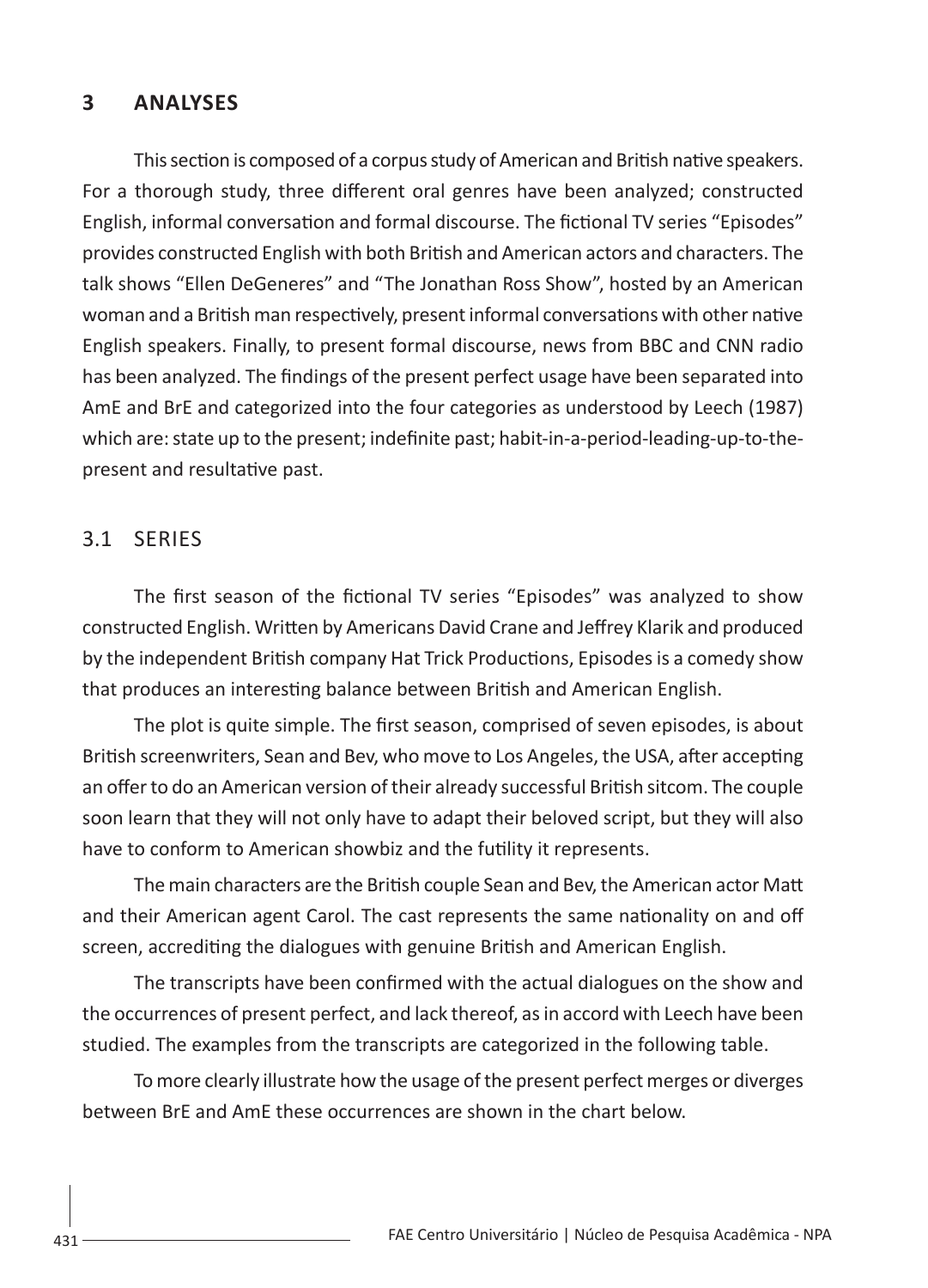

GRAPH 1 – Usage not in accord with Leech



GRAPH 2 – Usage not in accord with Leech



SOURCE: The authors (2016)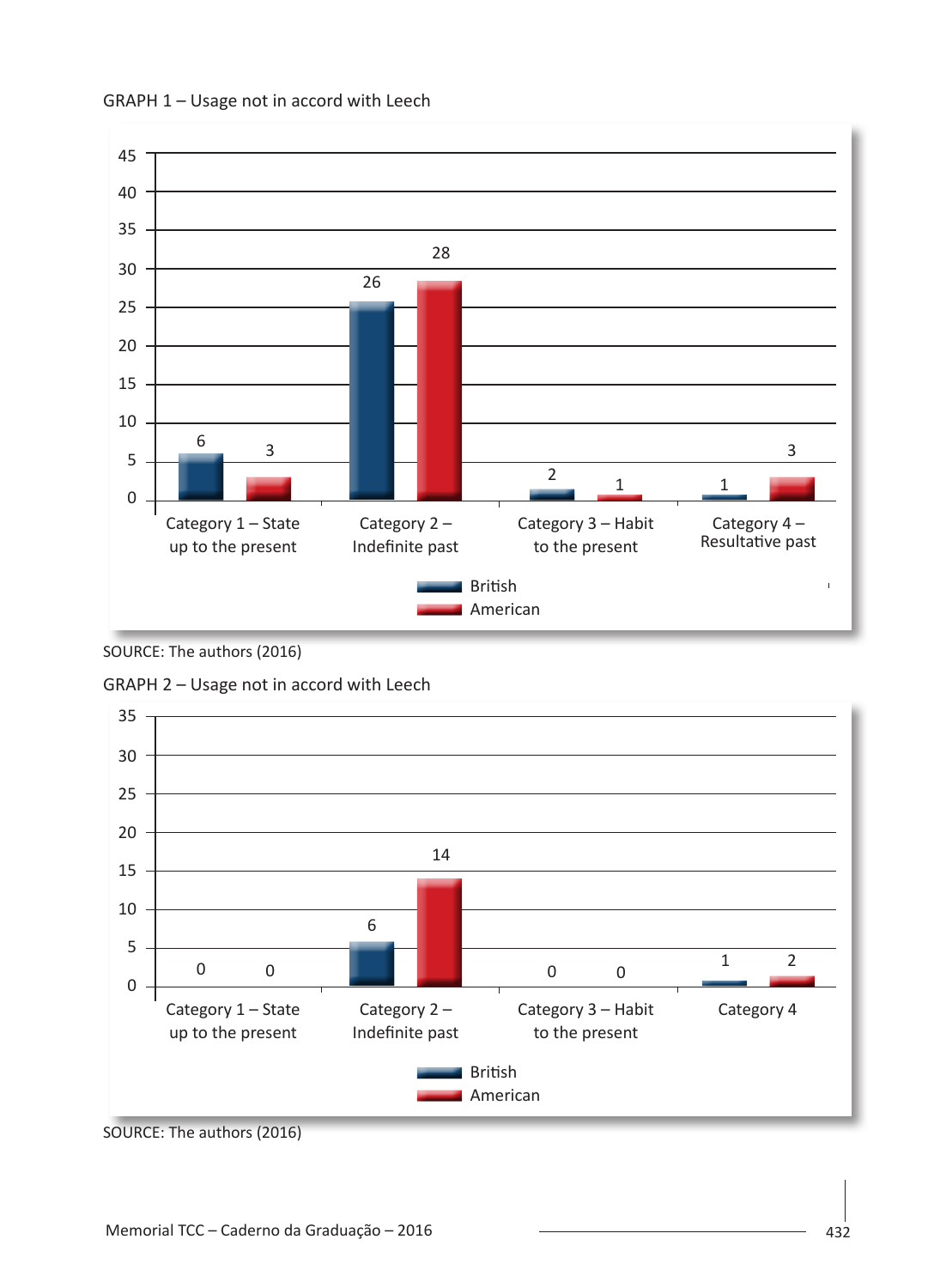As the charts illustrate, both British and American characters use the present perfect in all four categories as according to Leech. The British characters use the present perfect in category 1, to describe a state up to the present, more often than their American counterparts do.

The present perfect was the most used by both speakers in category 2. The American characters used the present perfect on two more occasions than the British did. However, both opted for the past simple at some stage in this category. As the second chart shows, the American characters chose not to use the present perfect more than the British did.

Situations for categories 3 and 4 barely arose. There were only three occurrences for category 3, habit to the present, which were all in accord with Leech. The American characters used category four slightly more than the British as can be seen in both charts. The misusage of this category was also caused by using the past simple tense by both British and American characters.

### 3.2 TALK SHOWS

Talk shows were selected as one of the study objects to analyze the use of the present perfect in AmE and BrE due to the fact that they present real spoken language and free conversation, which can bring an authentic use of the language, including the use of the perfect. As shown in this concept.

> A talk show is a television or radio program in which the host discusses various topics with a series of, or group of, guests, normally selected because they have a degree of celebrity through movies, music, entertainment, sport or politics. The program is generally recorded in front of a studio audience. The first talk shows were mainly broadcast on Sundays and focused primarily on political and social issues (QUESTIA, 2016).

In order to highlight the differences between AmE and BrE, an American and a British talk show were chosen, the American show Ellen DeGeneres and the British show The Jonathan Ross Show. Both shows are a mix of celebrity interviews combining comedy, musical guests and human-interest stories.

The transcripts were analyzed in pursuance of the present perfect occurrences or lack of, according to Leech categories. The examples from the transcripts are categorized in the following table. To clarify how the usage of the present perfect contrasts between BrE and AmE these occurrences are shown in the chart below.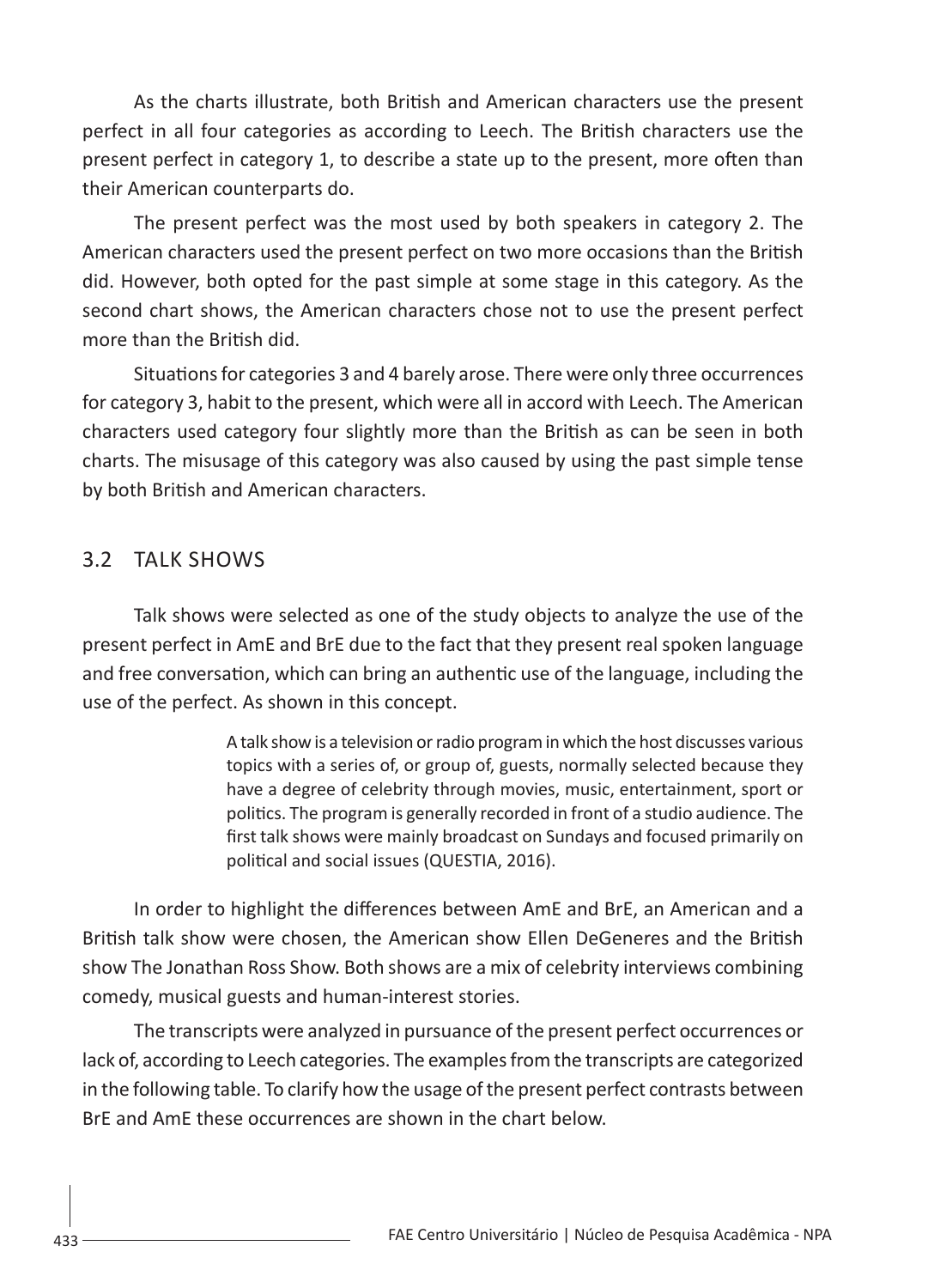

#### GRAPH 3 – Talk shows - usage in accord with Leech



GRAPH 4 – Talk shows - usage not in accord with Leech



SOURCE: The authors (2016)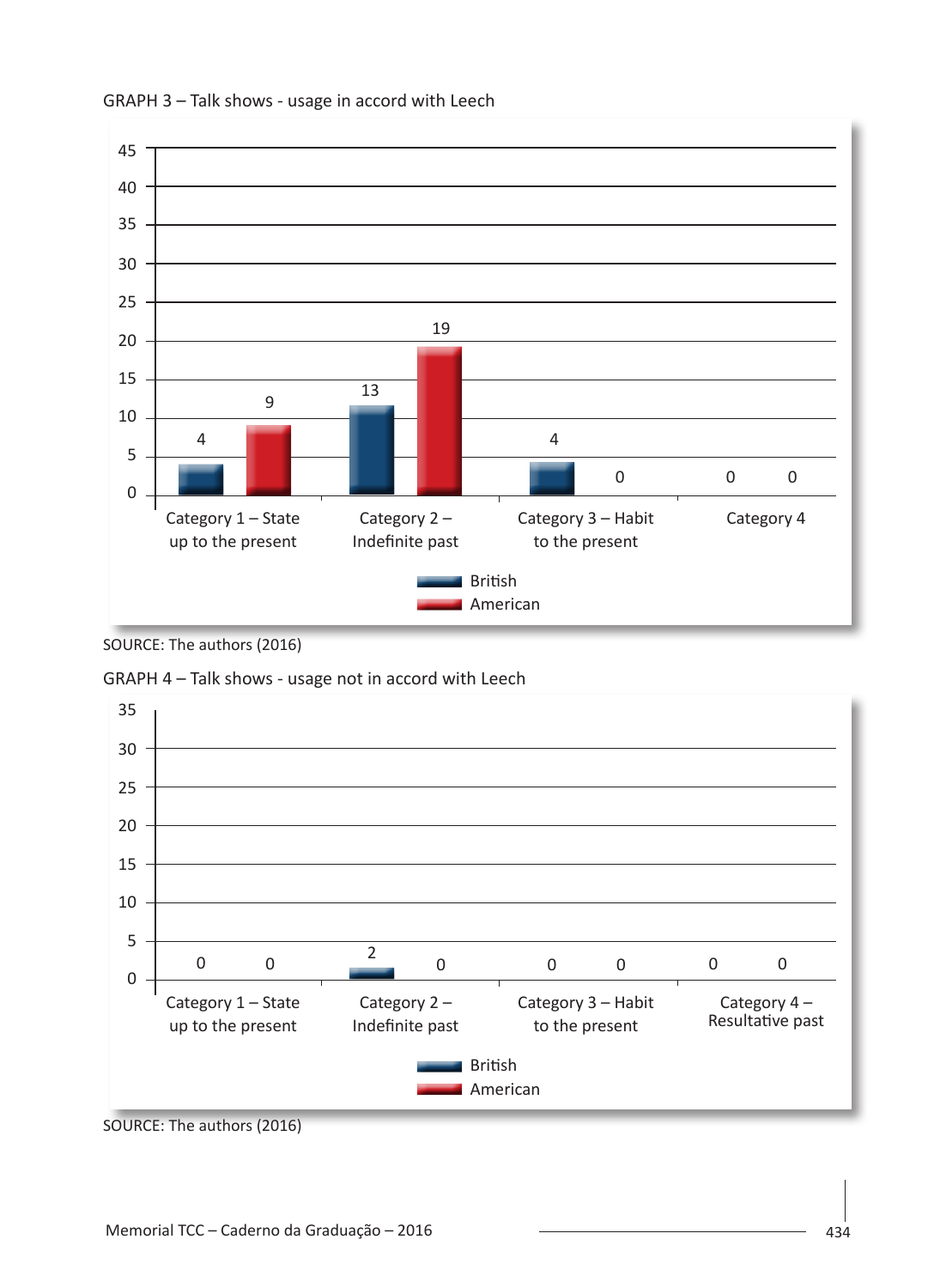In accordance with the charts, both British and American speakers use the present perfect only in three categories according to Leech. The American speakers use the present perfect in category 1 to describe a state up to the present more often than their British speakers do.

Category 2 of the present perfect was the most used by both speakers. The American speakers used the present perfect in more occasions than the British did, and both used the past simple at some moment in this category. As in the second chart, the American speakers chose not to use the present perfect more than the British did.

As noticed in the charts, categories 3 and 4 hardly appeared. There were only four occurrences for category 3, habit to the present, which were all in accordance with Leech. There were no occurrences in category 4 because there were no situations referring to resultative past.

### 3.3 BBC AND CNN RADIO NEWS

This analysis aims to classify the current usage of present perfect tense on the British Broadcasting Corporation (BBC) and Cable News Network (CNN) radio news. These two broadcasting corporations were chosen because they are among the largest and most well-known in the English-speaking world. CNN was founded in 1980 and is responsible for delivering information. Whilst the BBC, a public service founded in 1920, produces T.V. and radio shows as well as creating content for the Internet and print.

As it can be seen on the graphs below, British and American used the present perfect roughly the same amount of times. Although British still use a little more, especially when it comes to resultative past. Furthermore, the second graph shows that there is only one misusage of the present perfect by Americans, in which, interestingly, they mixed the past simple and the present perfect. The examples from the transcripts are categorized in the following table. To clarify how the usage of the present perfect contrasts between BrE and AmE these occurrences are shown in the chart below.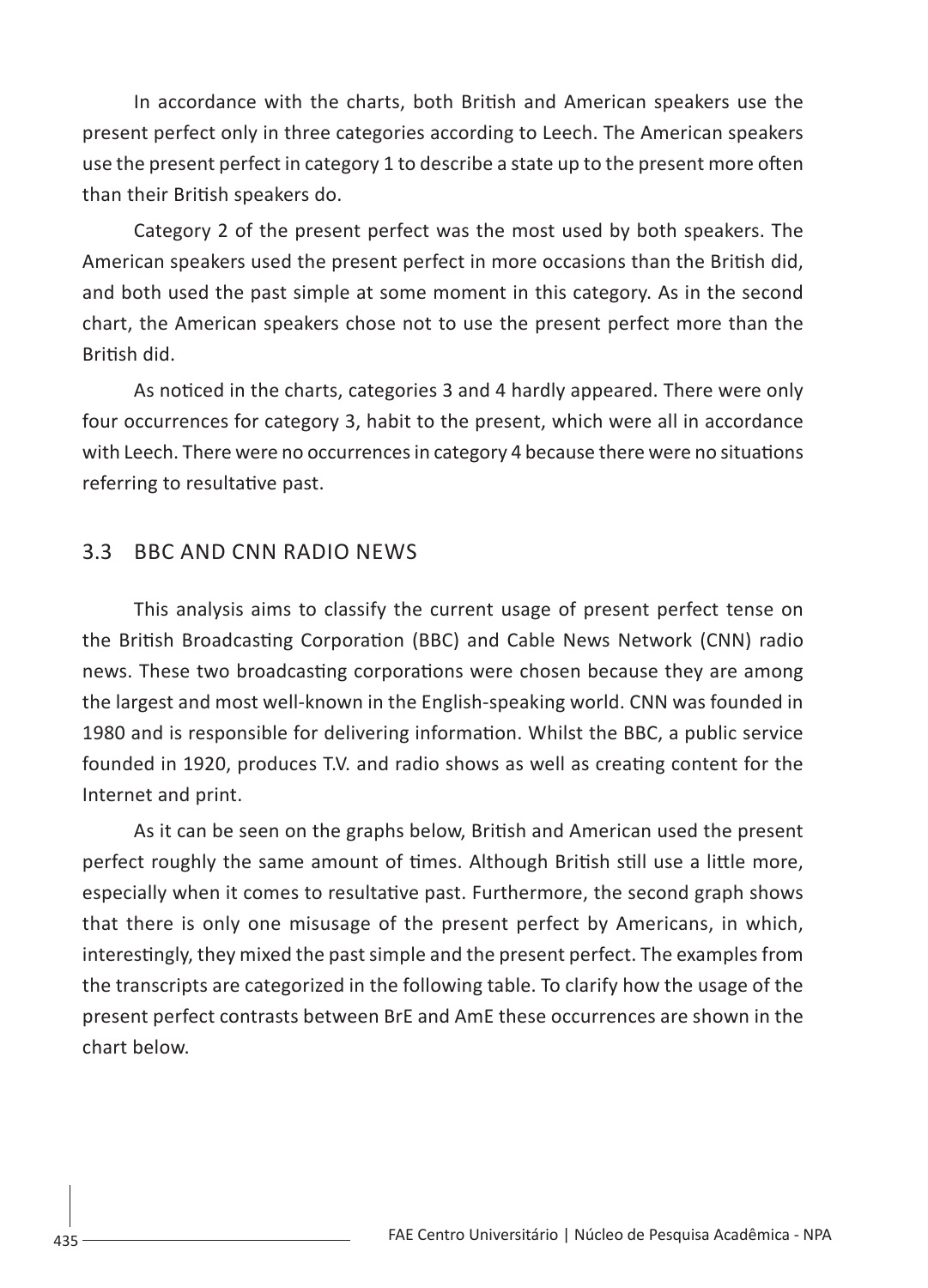

#### GRAPH 5 – BBC and CNN Radio News - usage in accord with Leech

SOURCE: The authors (2016)



GRAPH 6 – BBC and CNN Radio News - usage not in accord with Leech

SOURCE: The authors (2016)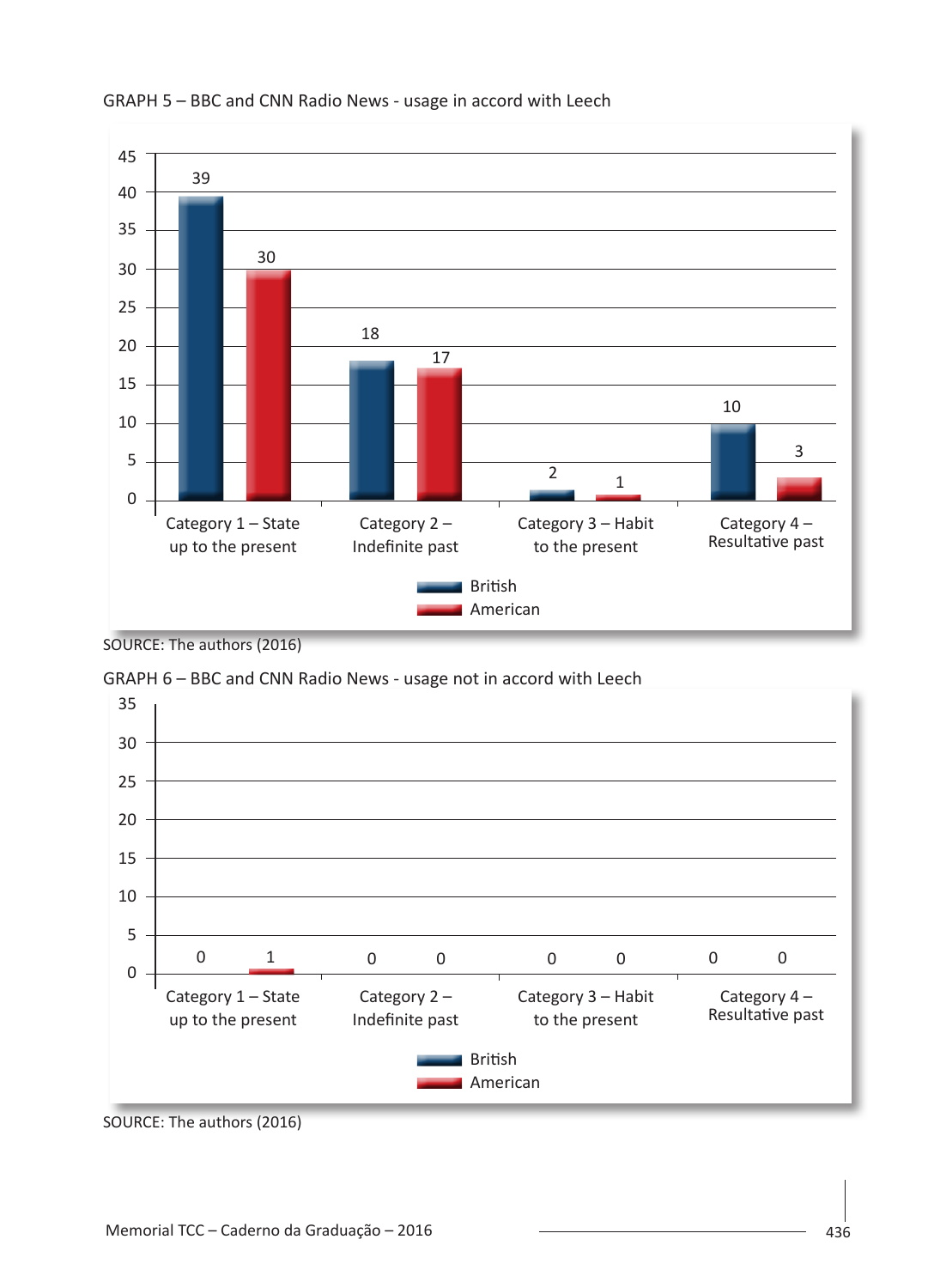To better understand the findings, all the occurrences from the three sources have been compared in the following chart, divided into BrE and AmE usage in accord (or not) with Leech.



GRAPH 7 – Final Results

From the results, the most used categories by both AmE and BrE were by far category one which is used to describe the state up to the present, and category two used to refer to the indefinite past. The British speakers used categories one, three and four more frequently than the Americans, however, the difference is not noteworthy. It's possible to see that there are indeed more occurrences in BrE in accord with Leech than in AmE with 122 and 114 usages respectively. Although, it could be argued that there were more situations which required the usage of the present perfect structure when the British speakers were talking than when the Americans were. It is, however, interesting to note that in terms of usage not in accord with Leech there were more occurrences in AmE than in BrE with 20 and 13 respectively. Therefore, it could be assumed that the British possibly show a higher familiarity with the structure.

SOURCE: The authors (2016)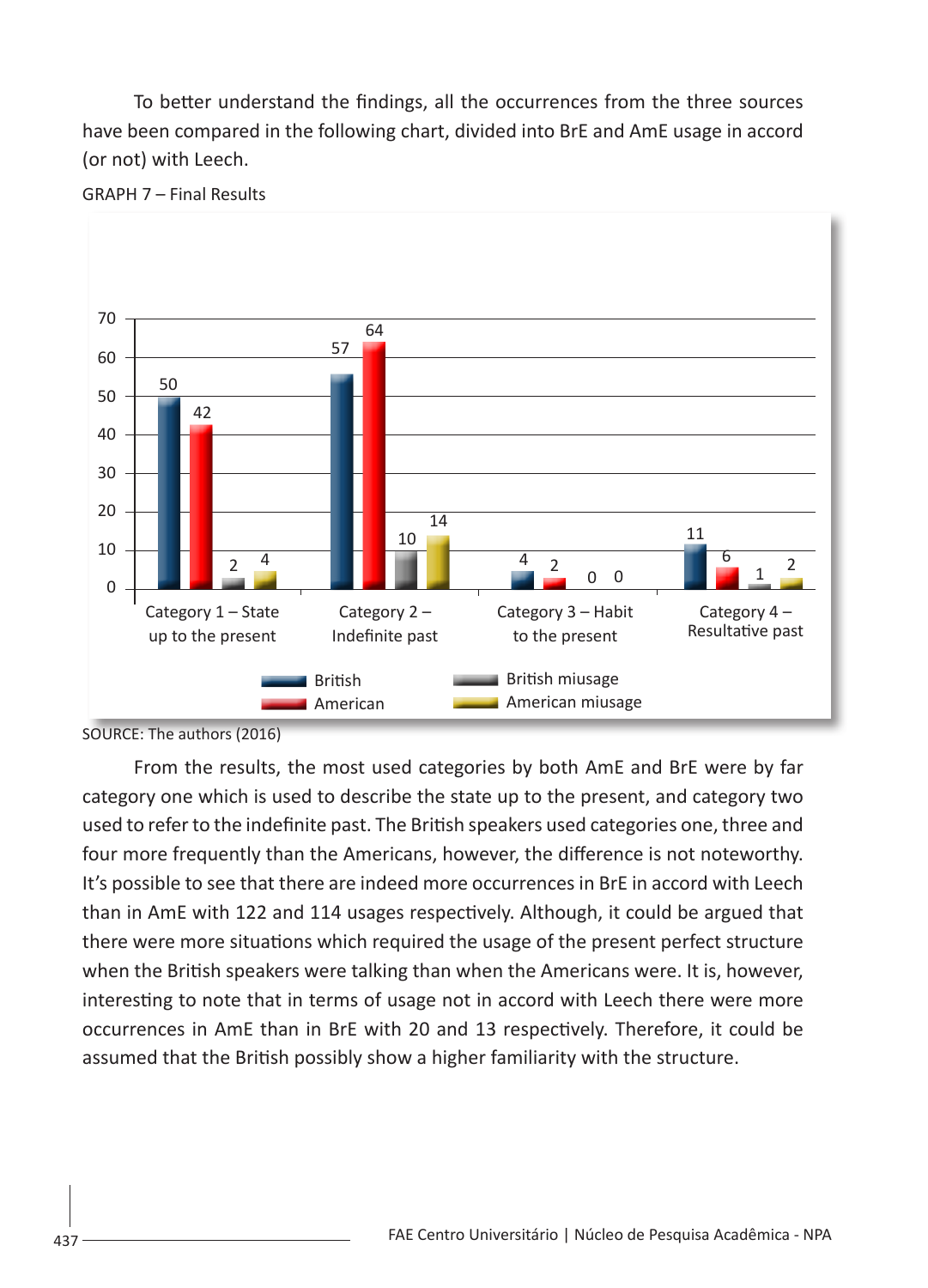### **CONCLUSION**

The main objective of this project was to explore the differences between the usage of the present perfect by British English (BrE) and American English (AmE) speakers. Our guiding hypothesis was that BrE and AmE use the present perfect differently, especially in oral English. In order to prove this hypothesis, four specific objectives were defined and developed.

Firstly, we provided a brief history of English and language evolution in general to show how the language has transformed over the years. This concise study of evolution helped to better understand the English language in general and showed the differences in its development in various countries.

 Secondly, the rules behind the usage of the present perfect according to different authors were explored. Language and grammar textbooks from both British and American sources were analyzed to see the theory behind the usage of the present perfect in Present Day English. To further specify such differences and to state in which situations the present perfect should be used, four categories were delimited according to LEECH (1987).

Thirdly, we analyzed the oral usage of the present perfect through radio news, television programs and television shows from both British and American sources and divided the occurrences into Leech´s four categories. These specific sources were chosen to approach different types of discourse. Varying from informal to formal discourse, each program shows a distinction of the usage of the language depending on the cultural background and the occasion in which it is used.

Fourthly, we used the information found during the analyses and compiled various graphs that show the usage, or misusage, of the present perfect in the four categories as provided by Leech in British and American English.

Throughout these analyses, obvious differences appeared from the very beginning. From the graphs, we could conclude that, although the results did not show as big a difference as we expected, there was a notable difference between the two. British speakers appear to use the present perfect in accord to the rules stipulated by Leech more than Americans do except for category two. Americans, besides having more occurrences not in accord with Leech, also tended to manipulate their speech in such a way that it was possible to use the past simple rather than the present perfect.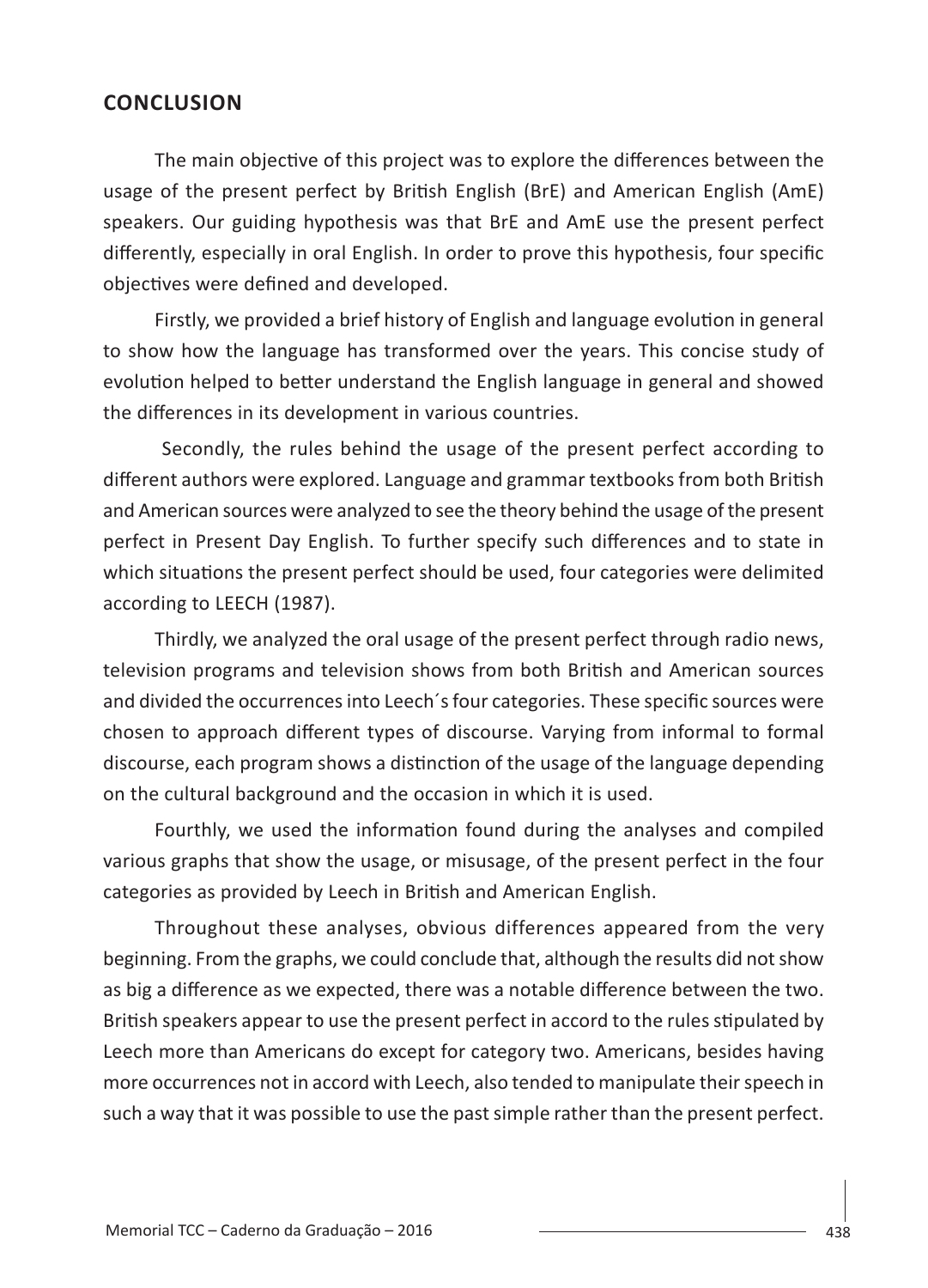There was an obvious difference between the use of categories, both British and American speakers made more frequent use of categories one and two, while categories three and four were rarely utilized. British speakers, as our hypothesis suggests, did in fact have a slightly higher rate of usage of the present perfect as a whole, however, the difference was considerably lower than first expected.

Interestingly, the occurrences in the chart not in accord to Leech, provided a curious outlook as to how Americans possibly deal with the present perfect. They had more occurrences in every category in this chart, which suggests that although their usage is almost as frequent as the British, this structure might not be as natural to them, hence the apparent "misusage".

In order to obtain more precise results, a new study could be conducted in a scientific environment, where the British and American speakers would be subjected to exactly the same situation in the same quantity to see for which structure they would opt.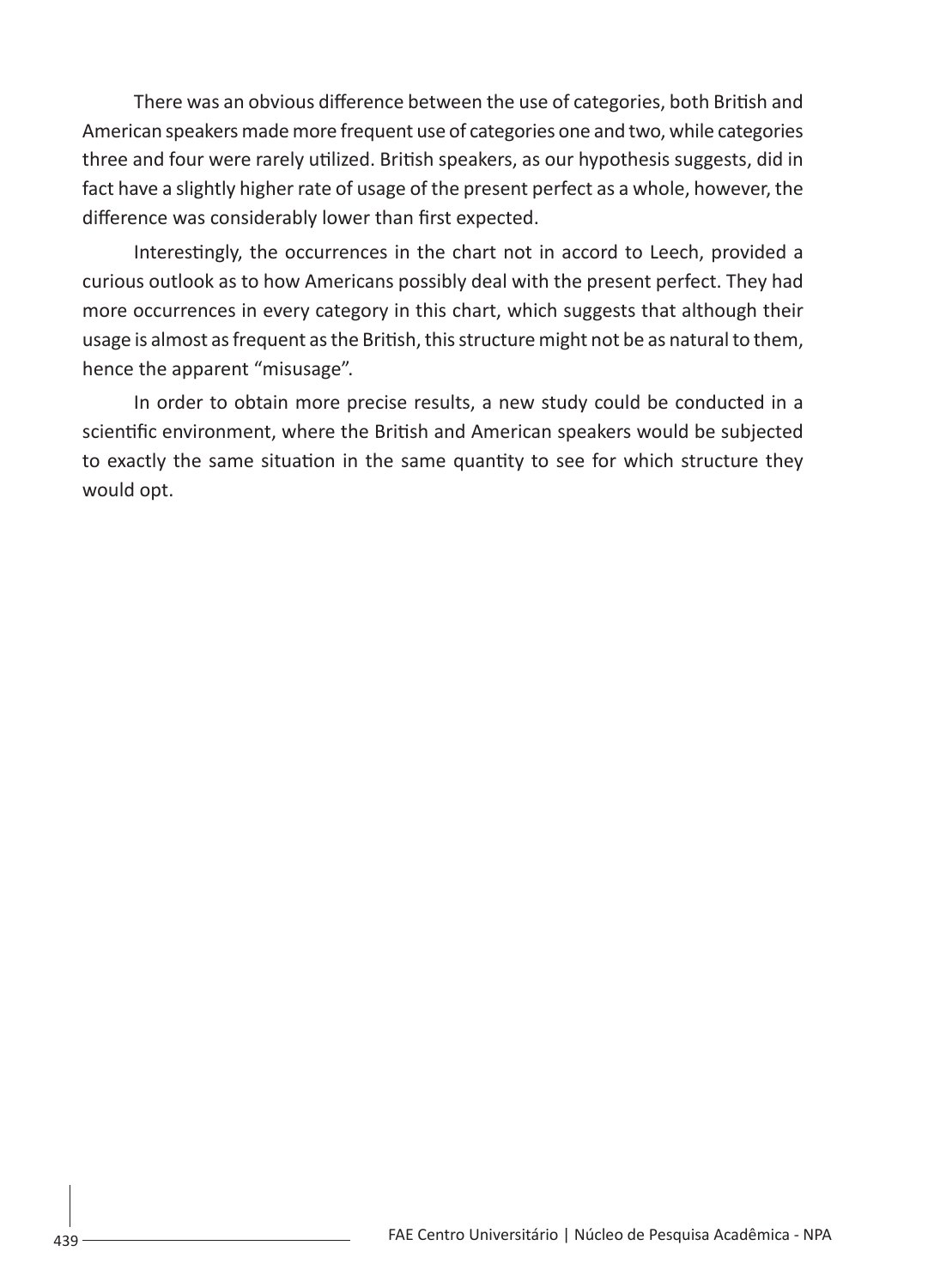## **REFERENCES**

ALGEO, J.; BUTCHER, C. A. **The origins and development of the english language**. 7. ed. Boston: Wadsworth, 2014.

ALEXIADOU, A.; RATHERT, M.; STECHOW, A. Von. **Perfect explorations**. Berlin: Mouton de Gruyter, 2003.

BRITISH BROADCASTING CORPORATION. **BBC Transcripts**. Available at: <http://www.bbc.co.uk/ radio4/features/in-touch/transcripts>. Accessed on: 19 Nov. 2015.

\_\_\_\_\_\_. **BBC Transcripts**. Available at: <http://www.bbc.co.uk/radio4/news/anyquestions\_ transcripts 20050708.shtml>. Accessed on: 20 Nov. 2015.

CAMBRIDGE DICTIONARY. **British and american english**: from english grammar today. Cambridge University Press, 2015. Available at: <http://dictionary.cambridge.org/grammar/ british-grammar/british-and-american-english>. Accessed on: 06 Nov. 2015.

CLANDFIELD, L.; MAXWELL, K. G. **Present perfect aspect**. 2006. Available at: <http://www. onestopenglish.com/grammar/grammar-reference/verbs-and-tenses/present-perfect-aspectarticle/152812.article>. Accessed on: 23 Aug. 2015.

DEGENERES, E. **The Ellen Degeneres show**. Available at: <http://hillbuzz.org/video-transcripthillary-clinton-on-ellen-degeneres-4708>. Accessed on: 12 Jan. 2016.

\_\_\_\_\_\_. **The Ellen Degeneres show**. Available at: <http://blogs.suntimes.com/sweet/2008/02/ sweet obama\_tells\_ellen\_degene.html>. Accessed on: 13 Jan. 2016.

EPISODES. **Episodes transcripts**. Available at: <http://www.springfieldspringfield.co.uk/ episode\_scripts.php?tv-show=episodes> Accessed on: 10 Nov. 2015.

HEALAN, A.; GORMLEY, K. **Close-up**: student's book B1. London: Cengage Learning Emea, 2012.

HORNSTEIN, N. **As time goes by**: tense and universal grammar. Cambridge, Mass: The MIT Press, 1990.

HUNDT, M.; SMITH, N. **The present perfect in british and american english**: has there been any change, recently? 2000. Available at: <http://clu.uni.no/icame/ij33/ij33-45-64.pdf>. Accessed on: 20 July 2015.

LEECH, G. **Meaning and the english verb**. London: Longman, 1987.

LEWIS, M. **The english verb**: an exploration of structure and meaning. London: Language Teaching Publications, 1986.

LYNCH, J. **The lexicographer's dilemma**: the evolution of "proper" English, from Shakespeare to South Park. New York: Walker & Company, 2009.

MENDES, A. M. C. P. et al. **Trabalhos acadêmicos, normas e orientações**. 3. ed. Curitiba: FAE Centro Universitário, 2012.

CABLE NEWS NETWORK. **CNN Radio News**. Available at: <http://transcripts.cnn.com/ TRANSCRIPTS/1602/10/acd.02.html>. Accessed on: 28 Nov. 2015.